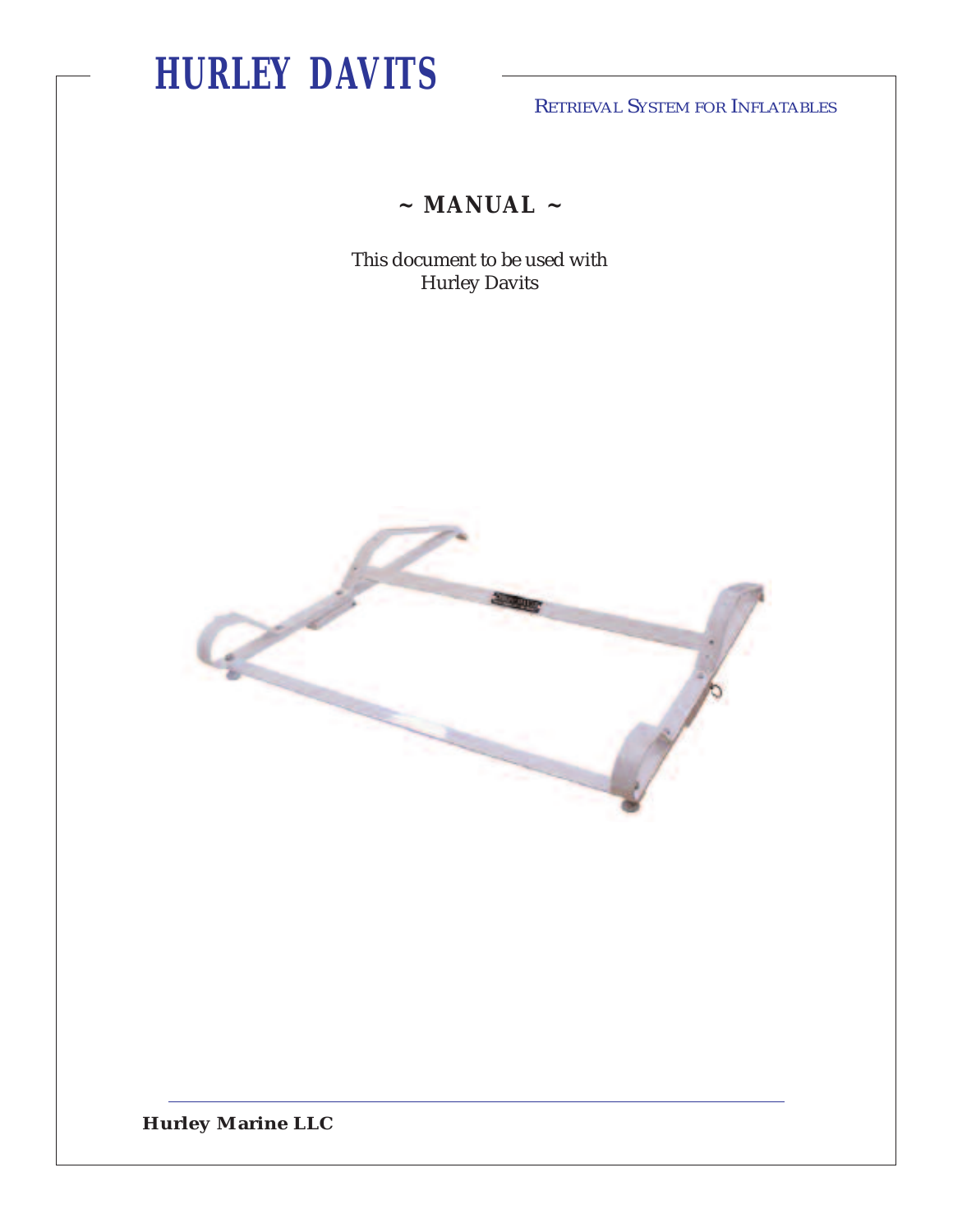RETRIEVAL SYSTEM FOR INFLATABLES

### **WARNINGS**

- **WARNING -** Failure to install, maintain, protect, and operate the system properly can cause malfunction resulting in possible serious or fatal injuries and/or property damage.
- **WARNING -** Do not attempt to operate system while boat is under power.
- **WARNING -** System should not be placed in an area where the prop, outdrive or any other mechanical part may come in contact.

**WARNING -** Remove drain plug from tender when on davit.

- **WARNING -** Do not drill holes in your davit or alter in any way.
- **WARNING -** Only use stainless steel hardware when mounting and use a backing plate when applicable.
- **WARNING -** Dinghy must be secured/tied down before transporting.
- **WARNING -** Contact the manufacturer of your swim platform to ensure that it is able to handle the added weight.
- **WARNING -** Regular inspection, adjustment, and maintaining your davit and other associated components is necessary to ensure proper operation.
- **CAUTION:** It is suggested to off-set the davit, during installation, on the platform so that the stern of the dinghy is more supported due to weight of motor, etc
- **CAUTION** Weight limit: 450 pound safe working load limit. Do not exceed weight load limit.

**Hurley Marine LLC**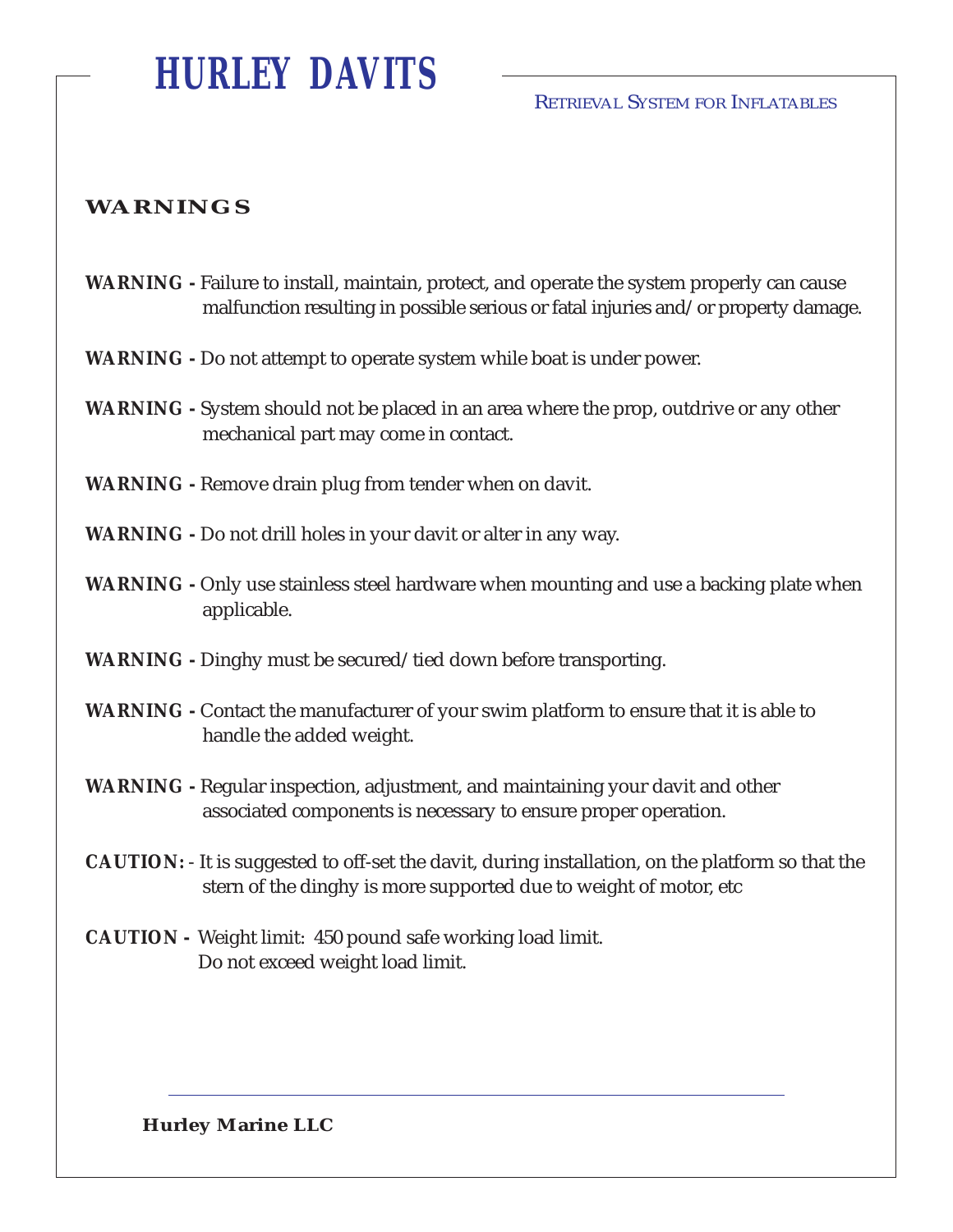Your *Hurley Dinghy Davit* system is made of high-grade aluminum, stainless steel fasteners and hardware. The skid-plates are made of Polyethylene and will allow for easy scuff-free maneuvering.

The two bars and stand-off mounts are to be assembled as shown in the diagram using the supplied nuts and bolts.

If you have ordered a "CUSTOMIZE For RIB" polyethylene insert, scribe a line on the insert using a marker pen. Turn your rib up side down, lay your davit in the place you plan to mount the davit and evenly transfer the hull pattern to the insert with your marker. Be sure not cut deeper than the resting pads. Cut the insert by using a hacksaw, band saw, etc. for an exact fit for your hardbottom rib.

Carefully plan your installation before you perform the installation. You may want to off-set the davit on the platform so that the stern of the dinghy is more supported due to weight of motor, etc. Of course this depends on the beam of your boat, length of your dinghy and any obstructions. You may also want to consider mounting the davit so it will pivot overboard *approximately* 45 degrees so that the davit becomes a ramp for retrieval.

Due to the many different applications, the items used to fasten the mount to the swim platform are not included as well as a tie down system. It is suggested to use a sealant to seal drilled holes, counter sunk screws and/or bolts and backing plates when applicable. Remember to tie down your dinghy for transporting, we recommend a ratchet or cam strap system.

Every effort has been made to produce the most durable, long-lasting system possible. However, certain components are subject to wear and tear. Inspection and tightening of nuts and bolts is encouraged frequently. Your davit should not exceed its weight limit of 450 pounds.